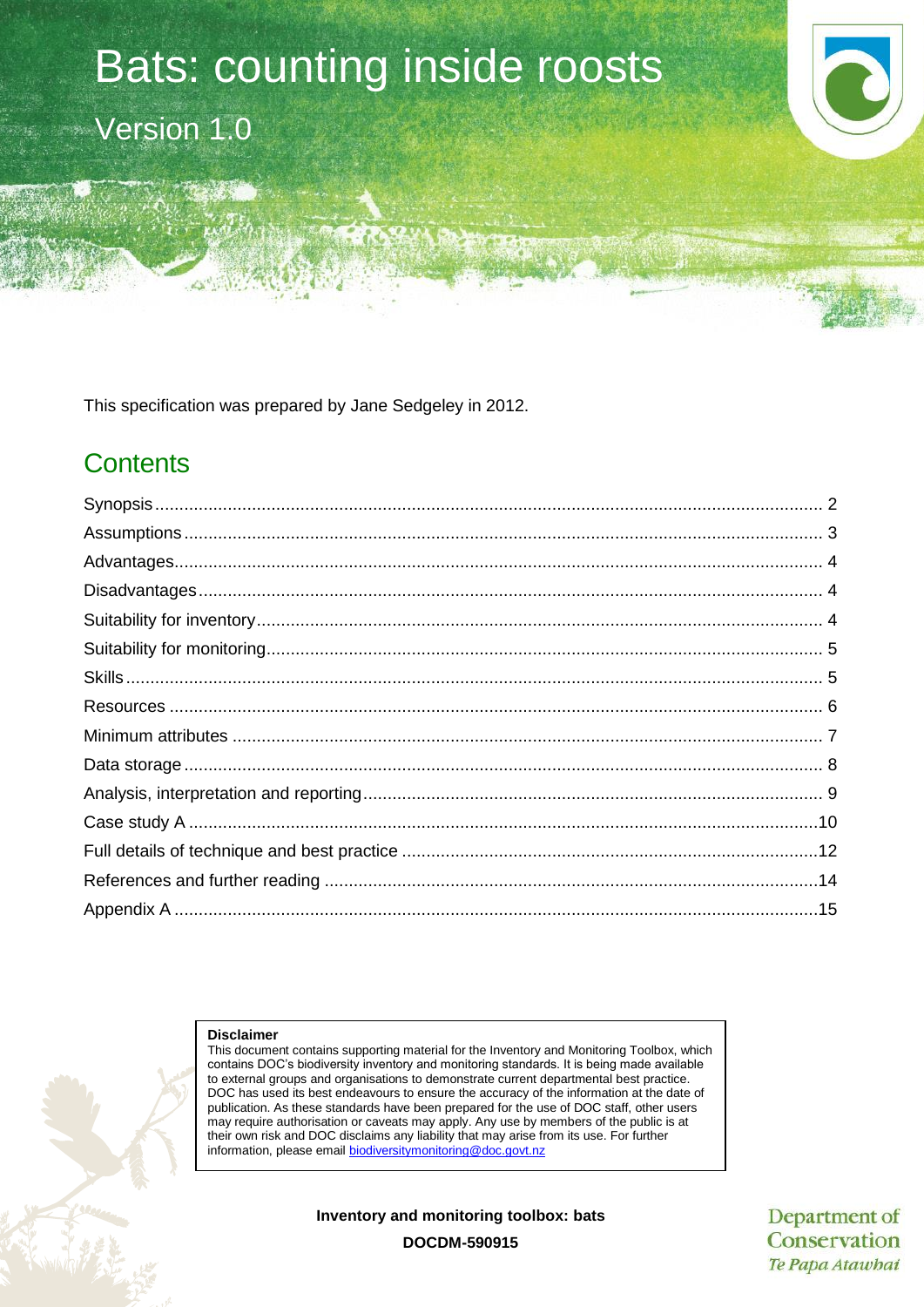# <span id="page-1-0"></span>**Synopsis**

This technique is useful for counting bats roosting in caves and buildings but is unsuitable for counting bats inside trees. Bats roosting inside caves and buildings may hang in conspicuous positions either alone, or in small or large densely packed clusters and are usually counted using one of two techniques:

#### 1. **Direct counts of small clusters of bats**

A torch or headlight is used to illuminate clusters of bats and a direct headcount is made. A spotlight and binoculars may be necessary if bats are roosting high above the ground. Noise and lights must be kept to a minimum to reduce disturbance and prevent the bats exiting the roost during the daytime. Ideally, a red filter should be used over the light source to reduce disturbance. Alternatively, an infrared still camera or video camera with a zoom can be used and bats counted from the image (Fig. 1).

#### 2. **Surface area estimates**

Surface area estimates are suitable for estimating numbers of bats roosting in large clusters, particularly when coupled with measures of mean packing density. Packing density for several bats species has been estimated in 1000s bats/m<sup>2</sup> (Thomas & LaVal 1988; McCraken 2003). However, it is unlikely that densities approaching this will ever be recorded for New Zealand bat species and the technique is not discussed further.

The advantage of directly counting bats inside roosts is that counts are conducted during the day. Almost all other inventory and monitoring methods are conducted at dusk or during the night. Counting bats inside roosts is a useful technique for surveying sites that cannot be visited at night, i.e. those located in remote areas or those where the access is unsafe after dark. However, the technique has very limited application. The interiors of many roosts are inaccessible for counting, and bats may roost in crevices and out of sight. Therefore, this technique can only be used to count bats roosting in conspicuous positions in accessible and open roost sites.

This technique can be used for a simple inventory of presence/absence and monitoring occupancy of known roosts over time. Counting bats inside a roost may give a reasonably accurate assessment of the number of bats using a roost in the daytime, but it cannot be necessarily assumed all bats present are visible. In certain circumstances the technique may be suitable for monitoring if bats routinely roost in areas where they are visible and repeat counts can be standardised (O'Donnell 2002). Counts of bats inside a roost can be compared with counts of bats exiting a roost to obtain a more accurate count of the total number of bats using the roost at the time. See 'Bats: exit counts at bat roosts—simple visual counts' (docdm-590804) for more details.

Roost count data can be difficult to interpret if data is used to try and obtain accurate one-off estimates of population size or to monitor population trends over time. Members of long-tailed bat colonies are frequently spread among several communal roosts and many solitary roosts on any one day. Therefore, unless all roosts are known and are counted simultaneously, roost counts will always underestimate the total population size by an indeterminate, and usually considerable, amount. Numbers of bats using a roost are influenced by a range of factors such as temperature and other environmental conditions, and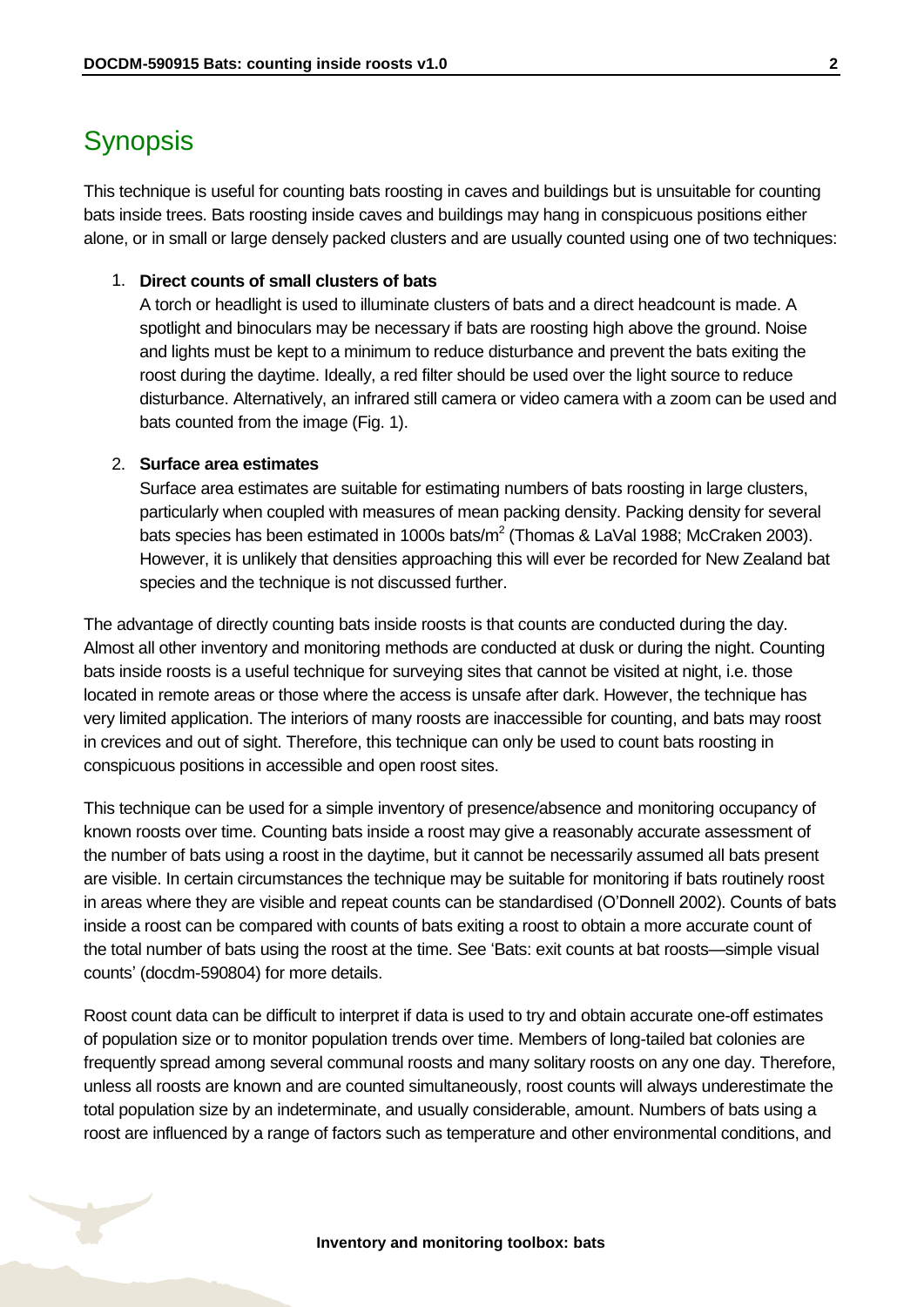stage of the breeding season. Therefore, roost counts are of limited use for monitoring trends, unless factors influencing this variability are recorded and accounted for in any analyses. Various studies have shown that roost counts are poor estimators for monitoring population trends over time because changes in average roost counts did not always reflect changes in the population (e.g. case study A in 'Bats: exit counts at bat roosts—simple visual counts'—docdm-590804). However, counts of the average number of long-tailed bats roosting inside Grand Canyon Cave near Piopio, North Island did not vary significantly from year to year (O'Donnell 2002) and neither did average survival estimated from mark-recapture (Pryde et al. 2006). These results imply a good correlation between indices and population trends in this instance.

Counting bats inside roosts is a technique mostly applicable for inventory and monitoring of long-tailed bats because they occasionally roost in both caves and buildings. There are no current records of lesser short-tailed bats roosting in these structures, but their remains have been found in several caves, indicating they have used caves as roost sites in the past.



Figure 1. Photograph of a cluster of roosting long-tailed bats on the ceiling of Grand Canyon Cave (c. 50 m from ground). The image is a still photograph taken from an infrared video camera tape. Higher quality can be achieved with a still camera and zoom lens.

# <span id="page-2-0"></span>**Assumptions**

 All bats using a roost are visible, or that numbers of visible bats are in some way proportional to the number using the roost.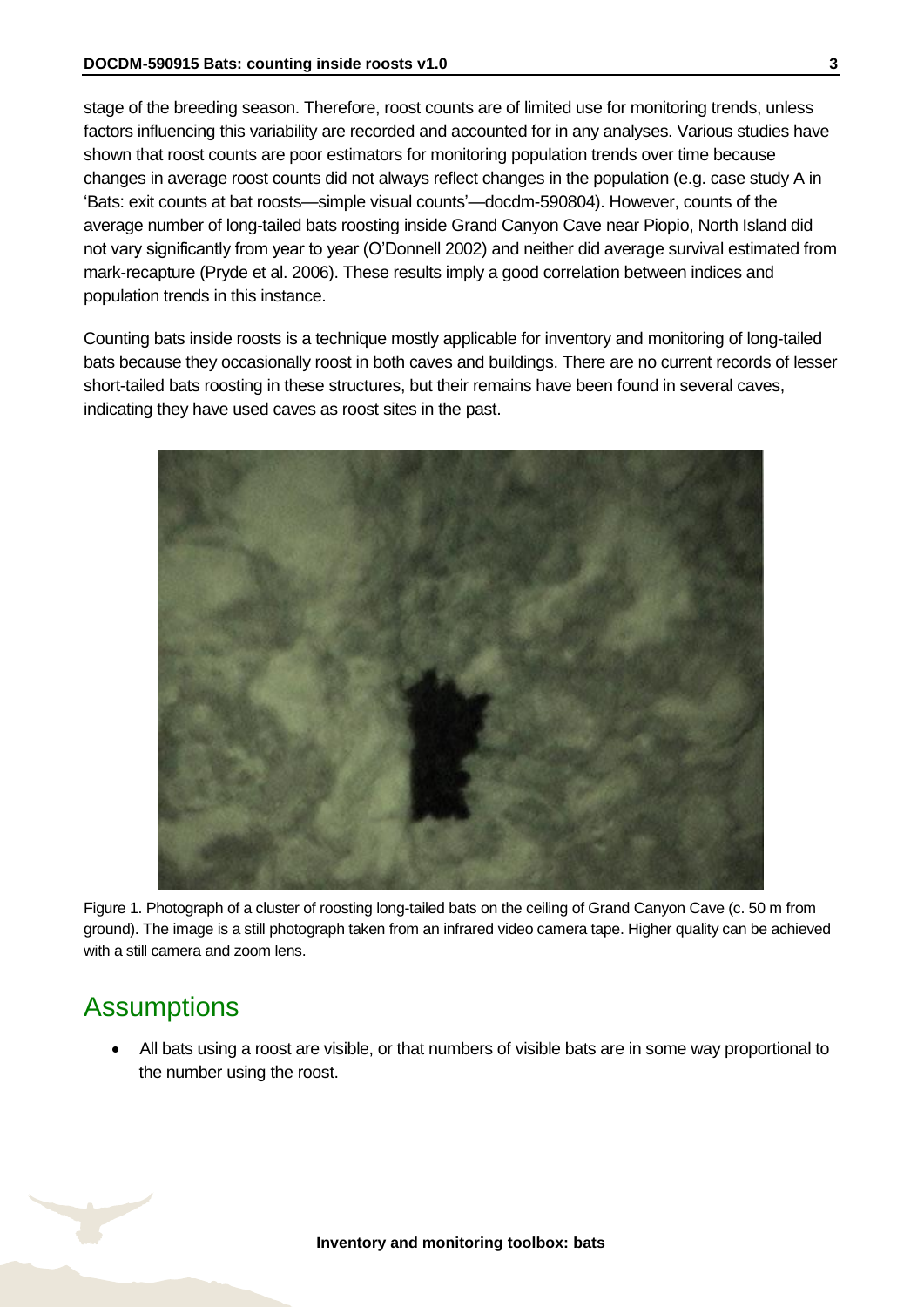# <span id="page-3-0"></span>Advantages

- The technique does not require highly skilled staff.
- The technique does not necessarily require expensive equipment.
- Taking a photograph or digital image allows counts to be checked later without additional disturbance to the bats.
- It is easy to calibrate the numbers of bats counted inside a roost by counting the number of bats exiting a roost at dusk. For example, ['Case study A'](#page-9-0) illustrates that counts of bats inside Grand Canyon Cave were not significantly different from counts of exiting bats (O'Donnell 2002).
- Bats are counted inside the roost during daytime. Therefore the technique is useful for sites in remote locations or sites that are inaccessible at night.

# <span id="page-3-1"></span>**Disadvantages**

- This technique has very limited application, as the inside of most trees is inaccessible for counting. This method is really only suitable for counting relatively small clusters of bats roosting in accessible and open caves and buildings.
- There is potential for disturbing bats while counting them. Several studies have shown that sound and light disturbance can adversely affect energy expenditure in bats, especially during winter.
- Not all bats in the roost might be visible during the count. Exit counts may help calibrate the internal count, but not all bats may exit the roost.
- Counts at communal roosts are generally poor estimators of total population size. Studies in the UK and in New Zealand have shown that using roost counts for monitoring purposes is problematic because changes in average roost counts do not always reflect changes in population size (Walsh et al. 2001; Pryde et al. 2005).

# <span id="page-3-2"></span>Suitability for inventory

- This technique can be used for a simple inventory of presence/absence at known roost sites (roost occupancy).
- Counting bats inside a roost may give a reasonably accurate assessment of the number of bats using a roost in the daytime. For example, counts of bats roosting inside Grand Canyon Cave were not significantly different to counts of bats exiting (O'Donnell 2002). However, it cannot be assumed all bats are visible, and detectability will vary among different types of roosts.
- Roost counts are usually poor estimators of total population size. Members of a bat colony or population are always spread among several communal roosts and a large number of solitary roosts on any one night. For example, the maximum long-tailed bats recorded roosting inside Grand Canyon Cave underestimated total population size (1874 different bats were caught and banded at the cave, 1998–2003) (Pryde et al. 2006).
- Minimum population estimates derived from roost counts will always be directly correlated to sampling effort and the number of roosts found during the sampling period.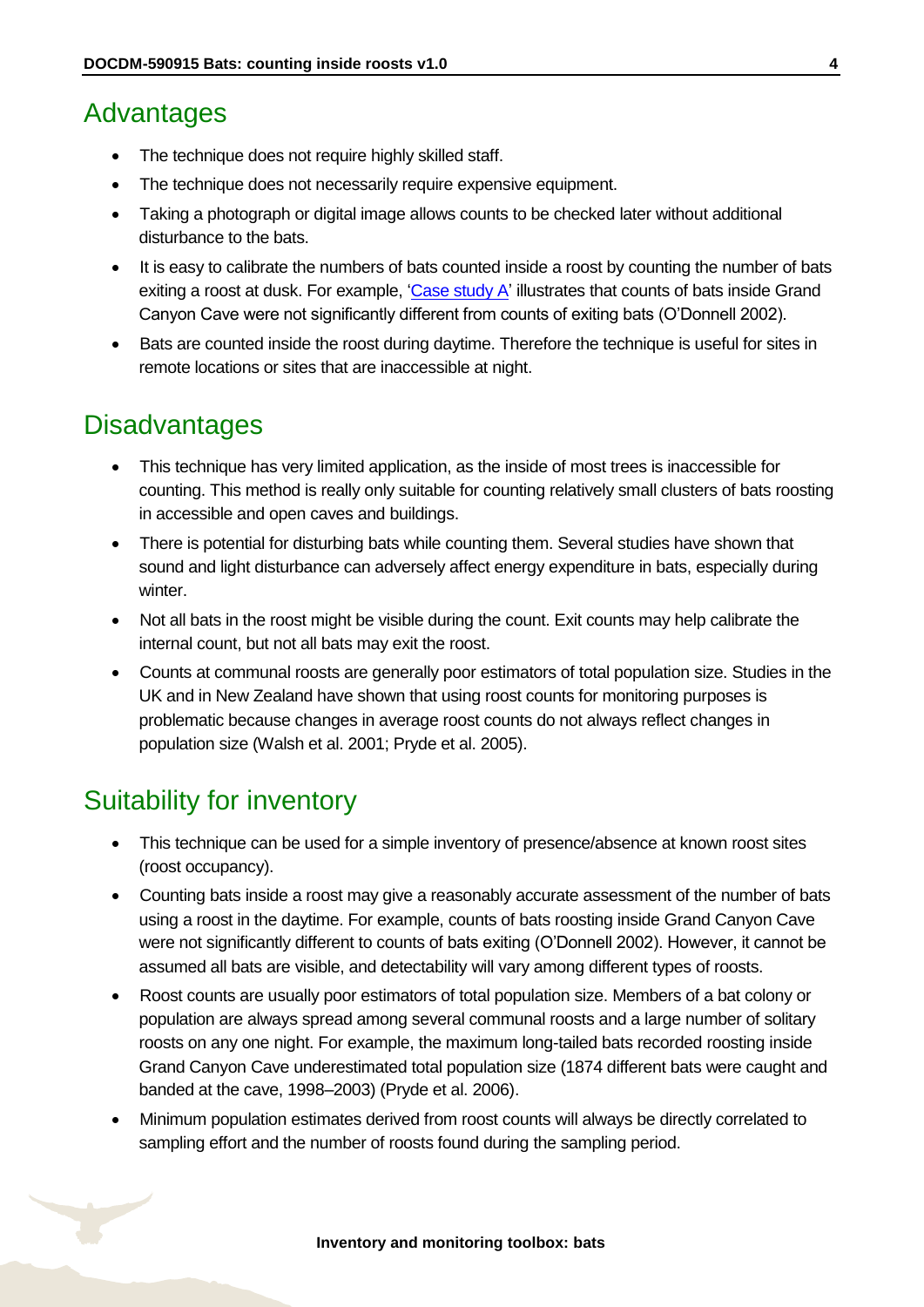# <span id="page-4-0"></span>Suitability for monitoring

In some situations, where bats routinely roost in areas where they are visible and repeat counts can be standardised, counts of bats inside can be used to monitor trends in roost use of a particular roost over time (i.e. for how many years the roost is occupied, and by how many bats). For example, Grand Canyon Cave near Piopio, North Island has been used by long-tailed bats for nearly 50 years and was monitored for 8 years (O'Donnell 2002).

Collecting adequate roost count data to obtain minimum population estimates or to detect changes in populations is generally impractical and expensive in terms of time and human resources, and resulting data is difficult to interpret:

- The majority of long-tailed bat roosts are in tree cavities. Long-tailed bats seldom occupy tree roosts for more than 1–2 days.
- Members of a bat colony or population are usually spread among several communal roosts and a large number of solitary roosts on any one day.
- These behaviours make it almost impossible to locate all long-tailed bat roost sites in an area and impractical to count at all known roost sites. Therefore, minimum population estimates derived from roost counts will always be directly correlated to sampling effort and the number of roosts found during the sampling period. Trying to interpret data when sampling effort varies from year to year is problematic.
- Numbers of roosting bats are influenced by a range of factors such as temperature and other environmental conditions, and stage of the breeding season. Therefore, roost counts are of limited use for monitoring trends, unless factors influencing this variability are recorded and accounted for in any analyses.
- It is difficult to interpret simple counts from roosts. These counts are generally highly variable, often fluctuating nightly, seasonally and yearly, thus making statistical interpretation of raw count data problematic (Walsh et al. 2001).

A study in the Eglinton Valley has shown that counts of long-tailed bats exiting tree roosts were poor estimators for monitoring population trends over time because changes in average roost counts did not always reflect changes in the population (case study A in 'Bats: exit counts at bat roosts—simple visual counts'—docdm-590804). However, counts of the average number of bats roosting inside Grand Canyon Cave near Piopio, North Island did not vary significantly from year to year (O'Donnell 2002) and neither did average survival estimated from mark-recapture (Pryde et al. 2006). These results imply a good correlation between indices and population trends in this instance.

# <span id="page-4-1"></span>**Skills**

Unless inventory and monitoring is to be undertaken at known roosts, workers will need skills to locate new roosts in addition to the skills necessary for conducting and interpreting the roost counts. Roosts are generally found by catching a bat, attaching a transmitter and following it back to its roost. However, it may be possible to locate bat roosts in caves and buildings by following up historical and anecdotal records and checking the sites for bat sign.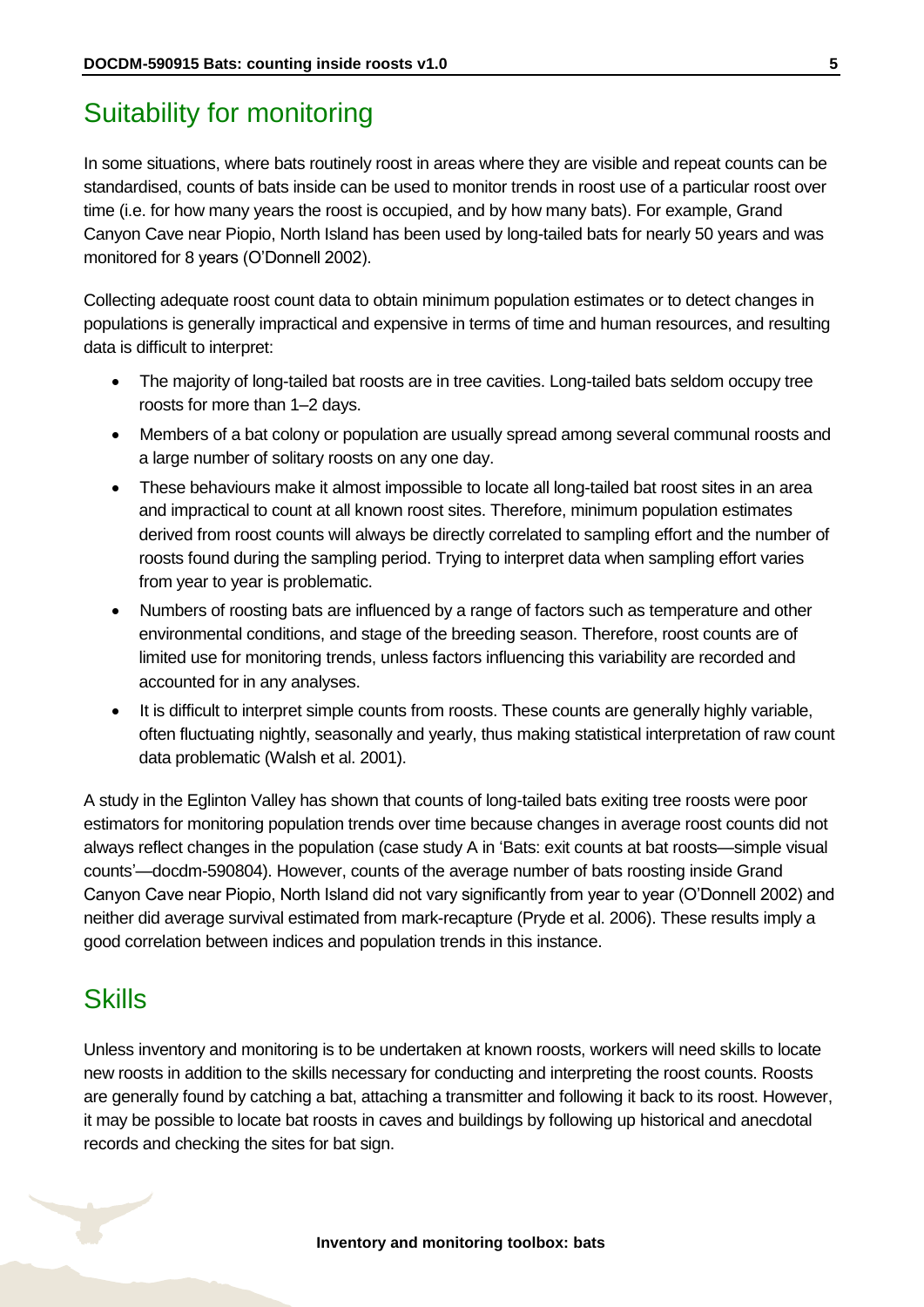## Skills required for finding roosts by catching bats and using radio-tracking

Workers must be able to:

- Demonstrate a basic level of bushcraft and be comfortable working at night.
- Identify areas of bat activity by using bat detectors to survey for bat calls. See 'Bats: counting away from roosts—bat detectors on line transects' (docdm-590701), and 'Bats: counting away from roosts—automatic bat detectors' (docdm-590733) for more information.
- Set up harp traps or construct mist net rigs in areas of bat activity. The section 'Catching bats' in the 'DOC best practice manual of conservation techniques for bats' (docdm-131465) contains information on trap construction and how to place traps to optimise capture rates.
- Handle bats competently and humanely.
- Be able to identify species of bat; age, sex, and measure bats.
- Meet minimum standards—anyone wishing to catch and handle bats must receive appropriate training and must meet the minimum requirements for catching, handling, examining, measuring, and releasing bats described in the 'DOC best practice manual of conservation techniques for bats' (docdm-131465).
- Attach radio transmitters and use radio-tracking to follow tagged bats and locate their communal roosts (see 'Trapping bats at roosts: estimating survival and productivity'—docdm-590867).

#### Skills used to find roost sites using field sign

 Good observational skills. Observers need the ability to distinguish between sign (e.g. droppings, bones, food remains, staining) left by bats from that of other animals. See 'Bats: roost occupancy and indices of bat activity—field sign' (docdm-590882) for more information.

#### Skills required for conducting counts inside roosts

With minimal training anyone can conduct direct visual counts of long-tailed bats exiting roosts. Workers need to:

- Have reasonable observational skills
- Be able to visually identify long-tailed bats
- Be able to operate a spotlight, camera and a video recorder
- Be comfortable with working in the dark, and at times working alone

# <span id="page-5-0"></span>Resources

The counting technique can be comparatively low in technology and resources. All that is required are one or two observers, notebooks and a good light source. Bat detectors may be useful to locate bats using large roost sites, and cameras or video recorders may be useful as an alternative technique for counting larger numbers of bats.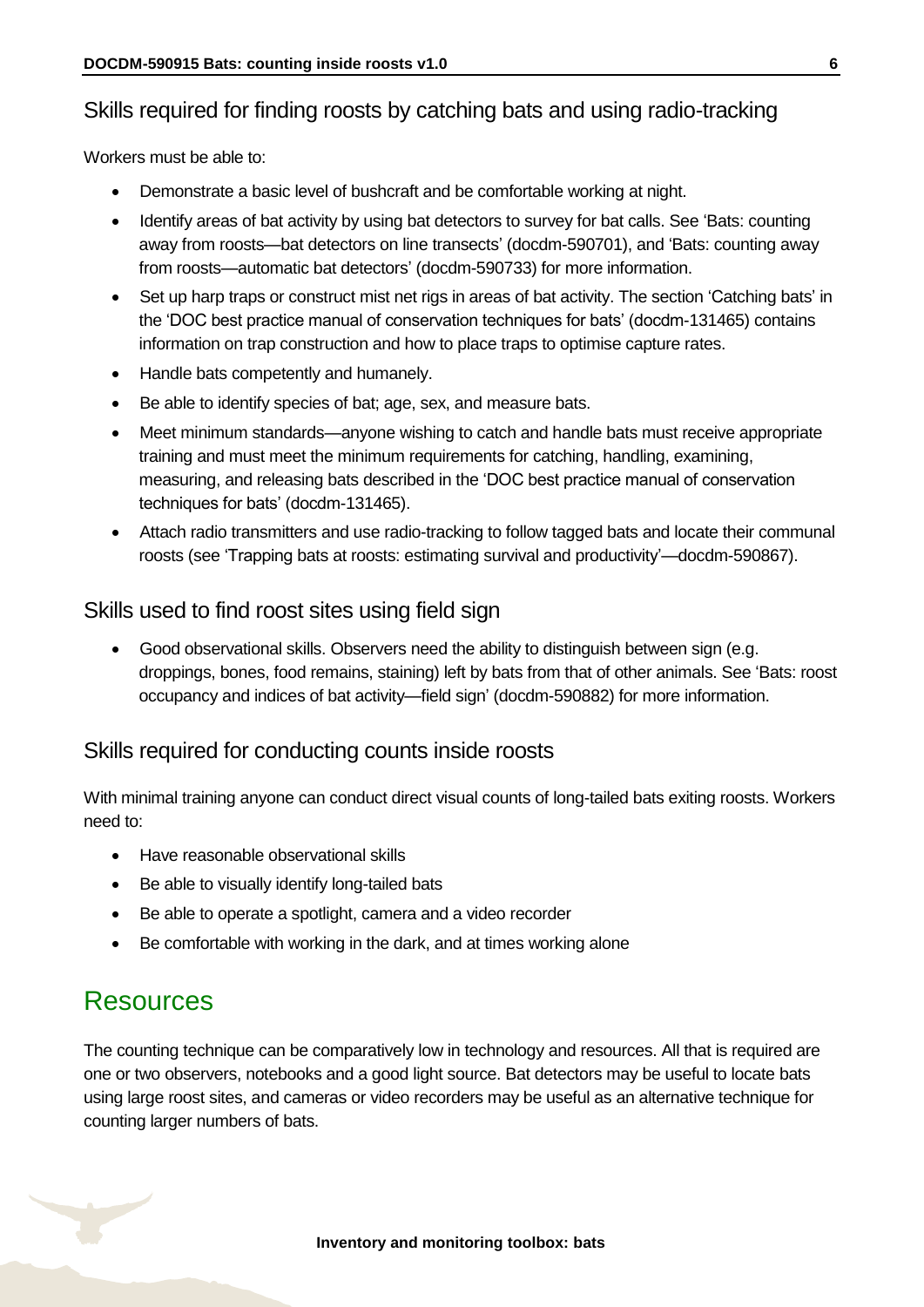# <span id="page-6-0"></span>Minimum attributes

Consistent measurement and recording of these attributes is critical for the implementation of the method. Other attributes may be optional depending on your objective. For more information refer to ['Full details of technique and best practice'](#page-11-0).

DOC staff must complete a 'Standard inventory and monitoring project plan' (docdm-146272).

The minimum attributes to record will depend on the aims of the study. If the aim is simply to document how many bats are inside the roost, observers only need to record the total number visible and the following details:

- **Date**
- Observer name and contact details
- Roost type and location details (e.g. place name, name of cave or building, address of building)
- GPS coordinates
- Description of where the bats are roosting within the structure (a drawing or sketch may be useful)
- Technique:
	- Direct count (with or without binoculars)
	- Count from a photograph or image
- Time of count
- External ambient temperature
- Temperature inside roost
- Weather conditions (cloud cover, wind, rain)
- Number of clusters and number of bats in each cluster
- Number of solitary bats
- Total number of bats inside roost
- Details of land ownership—owner contact details and access agreements should be recorded for each roost site. Many caves and buildings are likely to be located on private land and will usually require access permissions.

Minimum attributes can be recorded in the field on a standardised bat recording sheet (see 'Blank field sheet: roost counts'—docdm-131425). The blank reverse side of the form could be used to sketch the roost and provide information on the location of the exit hole and the best places to stand to observe the bats.

#### Other attributes

Researchers conducting a monitoring programme at Grand Canyon Cave were also interested in documenting exactly which parts of the cave were used by the roosting bats. This type of data may be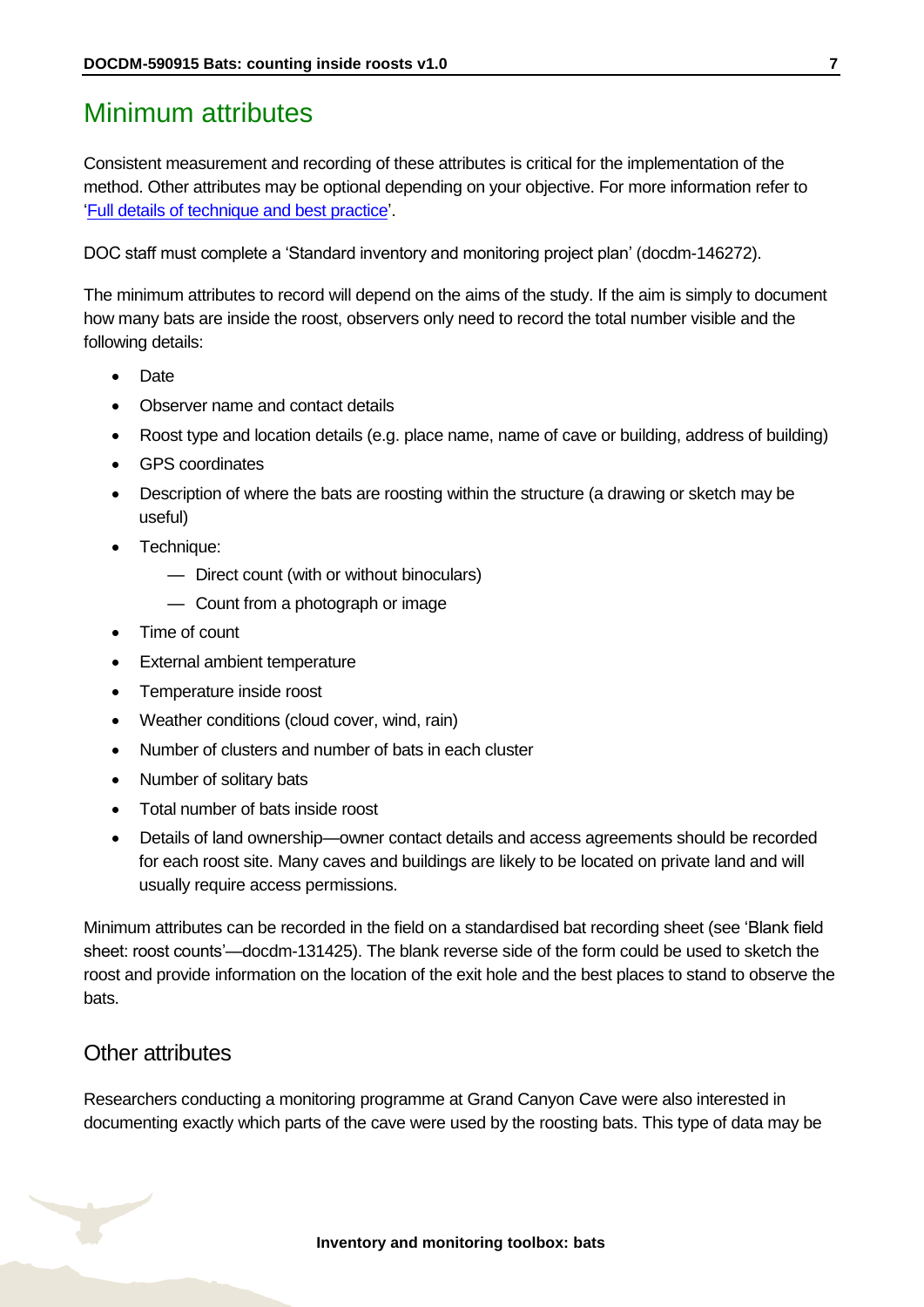useful for management purposes such as designating areas for protection. Surveyors at Grand Canyon Cave routinely recorded the location of all bats seen during the counts.

## <span id="page-7-0"></span>Data storage

Forward copies of completed survey sheets to the survey administrator, or enter data into an appropriate spreadsheet as soon as possible. Collate, consolidate and store survey information securely, also as soon as possible, and preferably immediately on return from the field. The key steps here are data entry, storage and maintenance for later analysis, followed by copying and data backup for security.

Summarise the results in a spreadsheet or equivalent. Arrange data as 'column variables', i.e. arrange data from each field on the data sheet (date, time, location, plot designation, number seen, identity, etc.) in columns, with each row representing the occasion on which a given survey plot was sampled.

If data storage is designed well at the outset, it will make the job of analysis and interpretation much easier. Before storing data, check for missing information and errors, and ensure metadata are recorded.

Storage tools can be either manual or electronic systems (or both, preferably). They will usually be summary sheets, other physical filing systems, or electronic spreadsheets and databases. Use appropriate file formats such as .xls, .txt, .dbf or specific analysis software formats. Copy and/or backup all data, whether electronic, data sheets, metadata or site access descriptions, preferably offline if the primary storage location is part of a networked system. Store the copy at a separate location for security purposes.

Roost count results are best summarised in a spreadsheet (e.g. Excel). Columns in the spreadsheet should include all data recorded on the original field sheet because the influences of factors such as location, observer, weather, etc. need to be accounted for in any analysis. At present, there are no standardised spreadsheets or databases maintained by DOC to store bat roost count data.

However, counts could be recorded in the DOC bat database. Each DOC conservancy should have a separate Excel spreadsheet for this purpose. Access rights are held by the conservancy bat contact (see 'Bat Recovery Group contacts'—docdm-132033). If a conservancy has not set up its own spreadsheet, one can be created using the 'National bat database template' (docdm-213136). See the 'Canterbury Conservancy bat database' (docdm-213179) for an example of a spreadsheet containing data. Many of the data entry fields will not be relevant, but there are fields for location, GPS coordinates and for comments that could be used to describe count results (Fig. 2).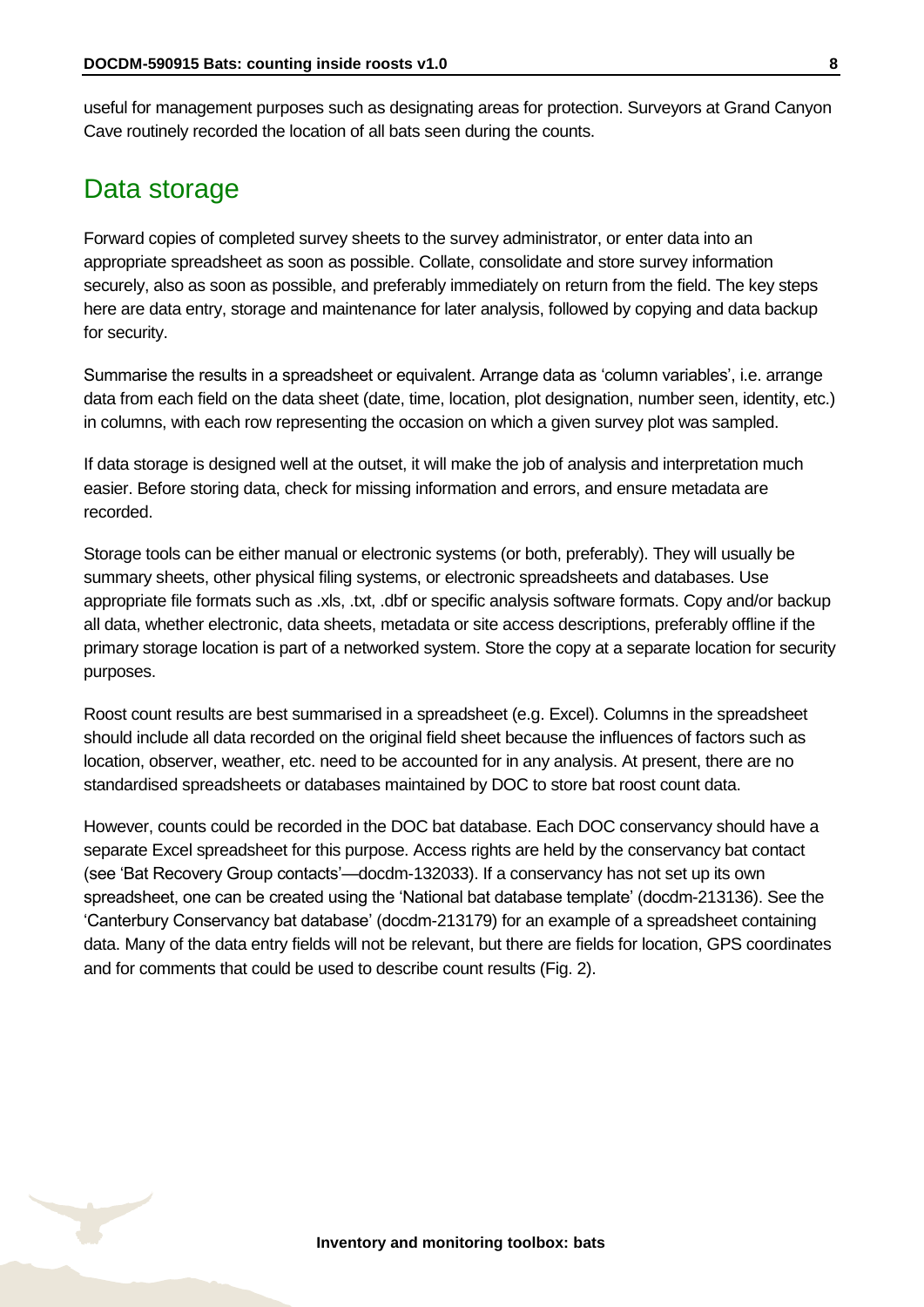| Record Humber 2499      |                                  | Department of Conservation - Bat Database Data Entry |                                                                            |
|-------------------------|----------------------------------|------------------------------------------------------|----------------------------------------------------------------------------|
| Conservancy             | Bat Species*                     | Date*<br>٠                                           | Altitude (m)                                                               |
| Area                    | Location*<br>×                   |                                                      |                                                                            |
| Map sheet               | Observer*                        | Address*                                             | ×                                                                          |
| number<br>Easting GR*   | Wind*                            | Min Temp<br>Dusk Temp                                | Sunset Time*<br>Sunrise Time*                                              |
| Northing GR*            | Rain*<br>$\overline{\mathbf{r}}$ |                                                      |                                                                            |
| <b>Bat Detector*</b>    | Time<br>×<br>Start*              | Time<br>Survey Method*<br>Finish*                    |                                                                            |
| Tape Recorder*          | Bat Passes*<br>۰                 |                                                      | End Easting GR**                                                           |
| VOR<br>setting*         | Habitat<br>Description*          |                                                      | End Northing GR <sup>**</sup><br>** - Must be entered for transect surveys |
| Frequency*<br>$(k + 2)$ | Comments                         |                                                      |                                                                            |

Figure 2. Screenshot illustration of data entry page from the DOC bat database.

## <span id="page-8-0"></span>Analysis, interpretation and reporting

Seek statistical advice from a biometrician or suitably experienced person prior to undertaking any analysis.

This method measures:

- Presence/absence
- Presence/absence over time (roost occupancy)
- Number of bats seen

Results can be presented in a number of ways. Simple statistics for comparison can be calculated, such as maximum count (either the highest number of bats inside a roost during the sampling period, or the sum of the number of bats using roosts occupied simultaneously). Alternatively, average counts can be calculated. Raw data can be graphed and used to show daily patterns at single roosts (Fig. 3) or averaged to show seasonal patterns (Fig. 4). Simple interpretations include statements like: 'There were 58 long-tailed bats occupying Grand Canyon Cave on 4/12/2000', or 'A median number of 6.5 (± 2.3–30 IQ range) bats roosted in the cave from 1992–1999 and the maximum number of bats recorded in the cave at one time was 250'.

Counts of bats inside a roost can be compared with counts of bats exiting a roost to obtain a more accurate count of the total number of bats using the roost. See 'Bats: exit counts at bat roosts—simple visual counts' (docdm-590804) and ['Case study A'](#page-9-0) for more details.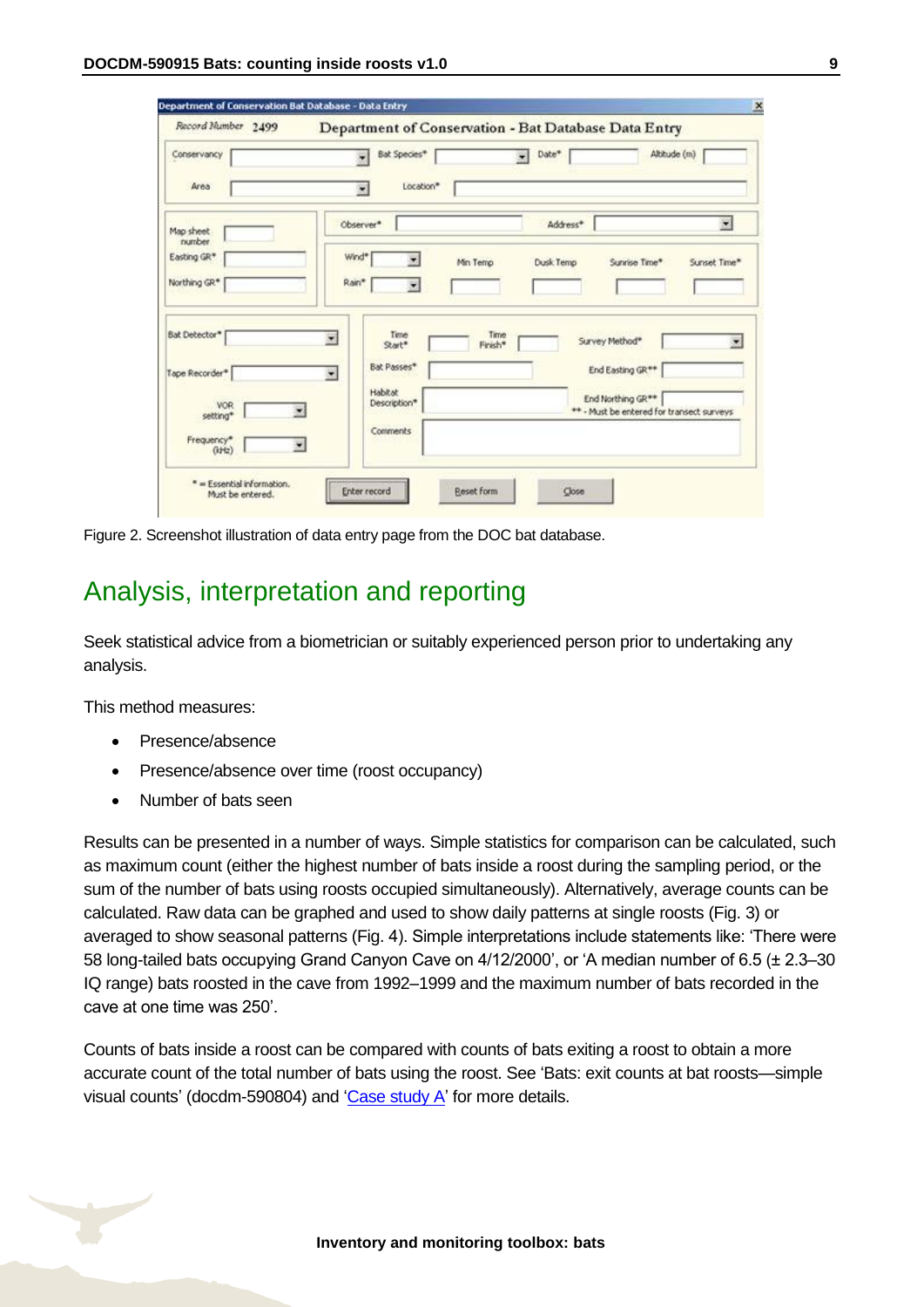

Figure 3. Examples of daily variability in number of bats roosting within Grand Canyon Cave for field trips in December 1998–2000.

# <span id="page-9-0"></span>Case study A

#### **Case study A: long-term monitoring of long-tailed bats at Grand Canyon Cave**

#### Synopsis

Almost all counts of long-tailed bats at roosts conducted in New Zealand have focused on trees roosts, but there is one notable exception. Long-tailed bats using Grand Canyon Cave near Piopio, North Island have been counted intermittently since c. 1959, and regularly since 1992 (O'Donnell 2002). Intermittent historic counts of > 300 bats were made at the cave, making it one of the largest concentrations of longtailed bats known nationally. Clearly it was important to check if the cave was still a nationally important site and to determine population trends, especially as they might help prioritise where pest control should be undertaken in the area.

#### **Objectives**

 To determine if Grand Canyon Cave was still a significant site for the conservation of long-tailed bats.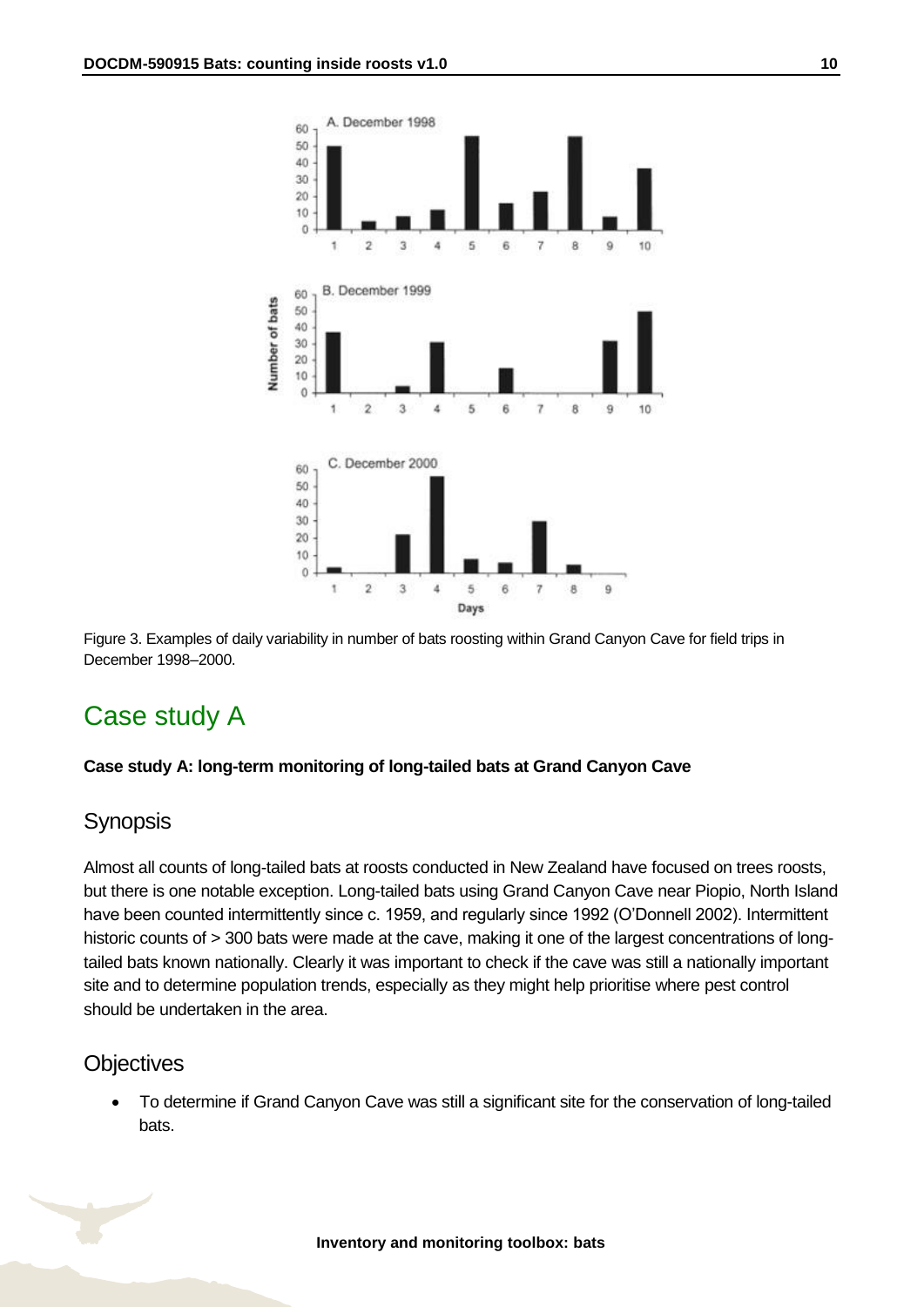To determine if numbers of long-tailed bats using Grand Canyon Cave were stable, declining or increasing.

## Sampling design and methods

Two indices of relative abundance were used to count bats using the cave: (1) the number of bats roosting inside the cave; and (2) the net number of bats exiting at dusk. Bats roosting inside the cave were counted using either a spotlight and binoculars (with strict rules so that bats were not disturbed), or infrared still photography. This technique is described in more detail in ['Full details of technique and best](#page-11-0)  [practice'](#page-11-0). Daytime counts inside the cave were undertaken once per month over 8 years from 1992 to 1999. In addition, repeat counts inside the cave were made in the middle of the night during the summer months. Simple visual counts of bats exiting the cave at dusk were made using two observers at both entrances to the cave (see O'Donnell 2002 for details).

## **Results**

Results obtained using the two indices were not significantly different. However, monthly and daily counts were characterised by high variability. Counts varied significantly through the year but not between years (Fig. 4). Large groups of bats occurred when cave temperatures ranged from 10–13°C, suggesting that they occupied the cave when temperatures were within an optimum range (see figure 7 in O'Donnell 2002). Maximum counts were 250 long-tailed bats during the day, and 358 at night, when other bats entered the cave to 'night-roost'.



Figure 4. Monthly and annual counts of long-tailed bats using Grand Canyon Cave (reproduced from O'Donnell 2002 in the *New Zealand Journal of Zoology*).

#### Limitations and points to consider

Counts in caves are often thought of as a 'census' or 'population count'. However, in reality they represent indices of relative abundance because not all bats that use the cave are present at one time.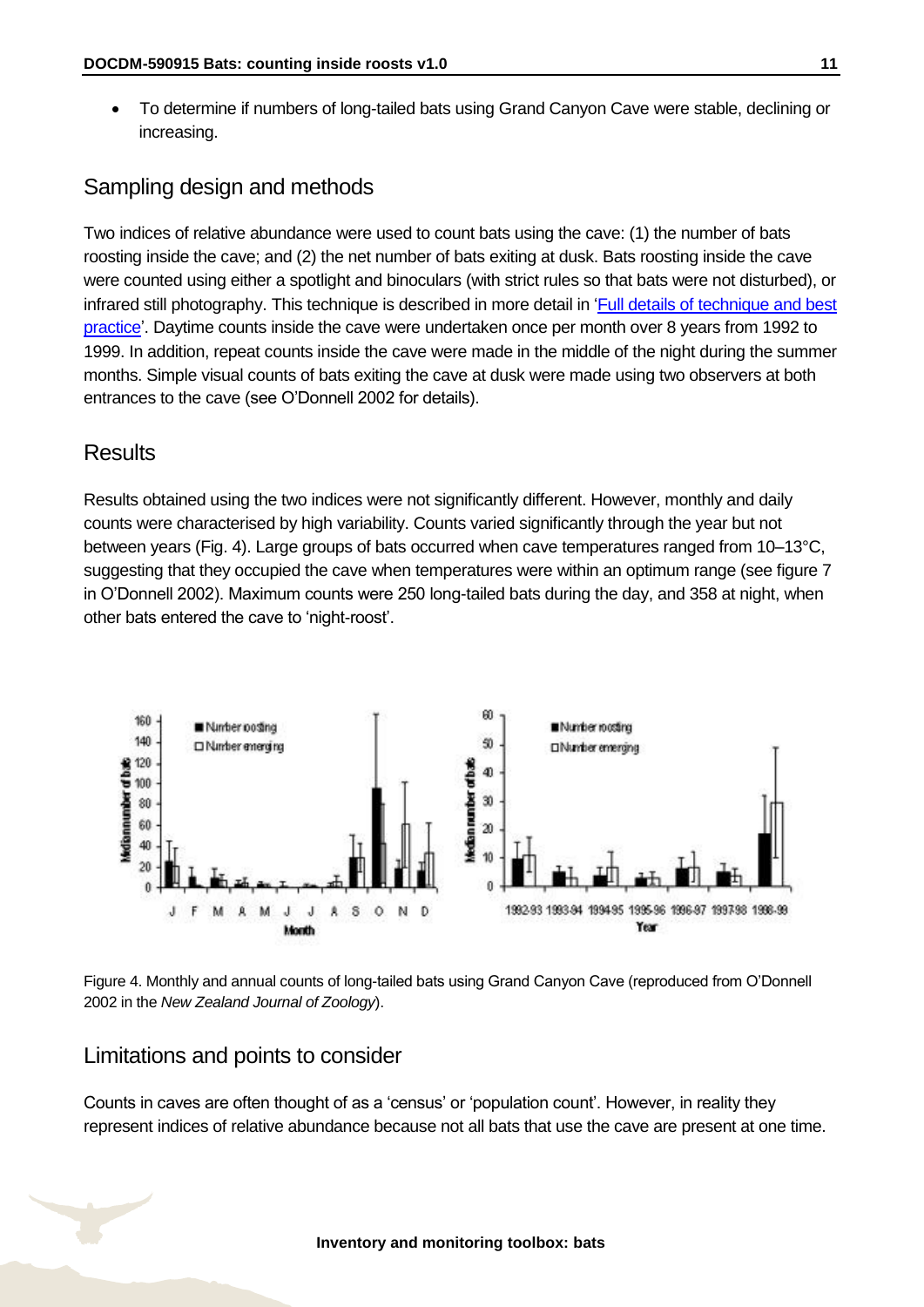Maximum numbers of long-tailed bats counted at the Grand Canyon Cave underestimated total population size. Between 1992 and 2002 a total of 792 bats were caught and banded at the cave. During the same period the highest number of bats counted roosting inside the cave during the day was 250 and the highest number seen roosting at night was 358 (O'Donnell 2002). By 2003, a total of 1874 different bats had been banded, but the cave counts never exceeded the maximum counts recorded in previous years (Pryde et al. 2006; D. Smith, pers. comm.). Nevertheless, comparing index counts between years for the same site is appropriate (providing environmental variables are taken into account), but such indices cannot be used directly for comparison with other sites.

The following conclusions were drawn from the 8-year study:

- Counts can be used as a baseline against which to judge future trends in the population at Grand Canyon Cave and contribute to national monitoring of bat populations.
- Future monitoring could focus on summer months and times when temperatures in Grand Canyon Cave were optimum for long-tailed bats to minimise variability of counts. Counts in winter yield little useful information.
- A longer time-series of counts allied with a longer series of mark-recapture data was required before it is possible to determine how well the index of counts at the cave matched trends in the actual number of bats in the wider population. A study of survivorship of banded bats at the cave indicated that the population was large and apparently stable, a conclusion similar to that of the index counts of bats emerging from the cave (Pryde et al. 2006).

#### References for case study A

- O'Donnell, C.F.J. 2002: Variability in numbers of long-tailed bats (*Chalinolobus tuberculatus*) roosting in Grand Canyon Cave, New Zealand: implications for monitoring population trends. *New Zealand Journal of Zoology 29*: 273–284.
- Pryde, M.A.; Lettink, M.; O'Donnell, C.F.J. 2006: Survivorship in two populations of long-tailed bats (*Chalinolobus tuberculatus*) in New Zealand. *New Zealand Journal of Zoology 33*: 85–95.

# <span id="page-11-0"></span>Full details of technique and best practice

#### Counting technique

A standardised technique has been developed for counting long-tailed bats inside Grand Canyon Cave near Piopio in the North Island and could be adapted for use at other sites. Observers walked silently through the cave during late afternoon. A spotlight was used to identify the location of bats on the ceiling of the cave, and 10  $\times$  50 binoculars were used to count numbers. An infrared (IR) video camera with 180 × zoom and IR spotlight (Sony DCR-TRV9E) was used more recently instead of a spotlight. Observers could hear larger groups of bats squeaking from c. 100 m away alerting them to the presence of bats. Bat detectors alerted the observers at a closer range. Deposits of fresh guano on the cave floor also alerted observers to potential roost sites above them. Usually two observers estimated bat numbers, and the average count was used in the analysis. The location and size of each group of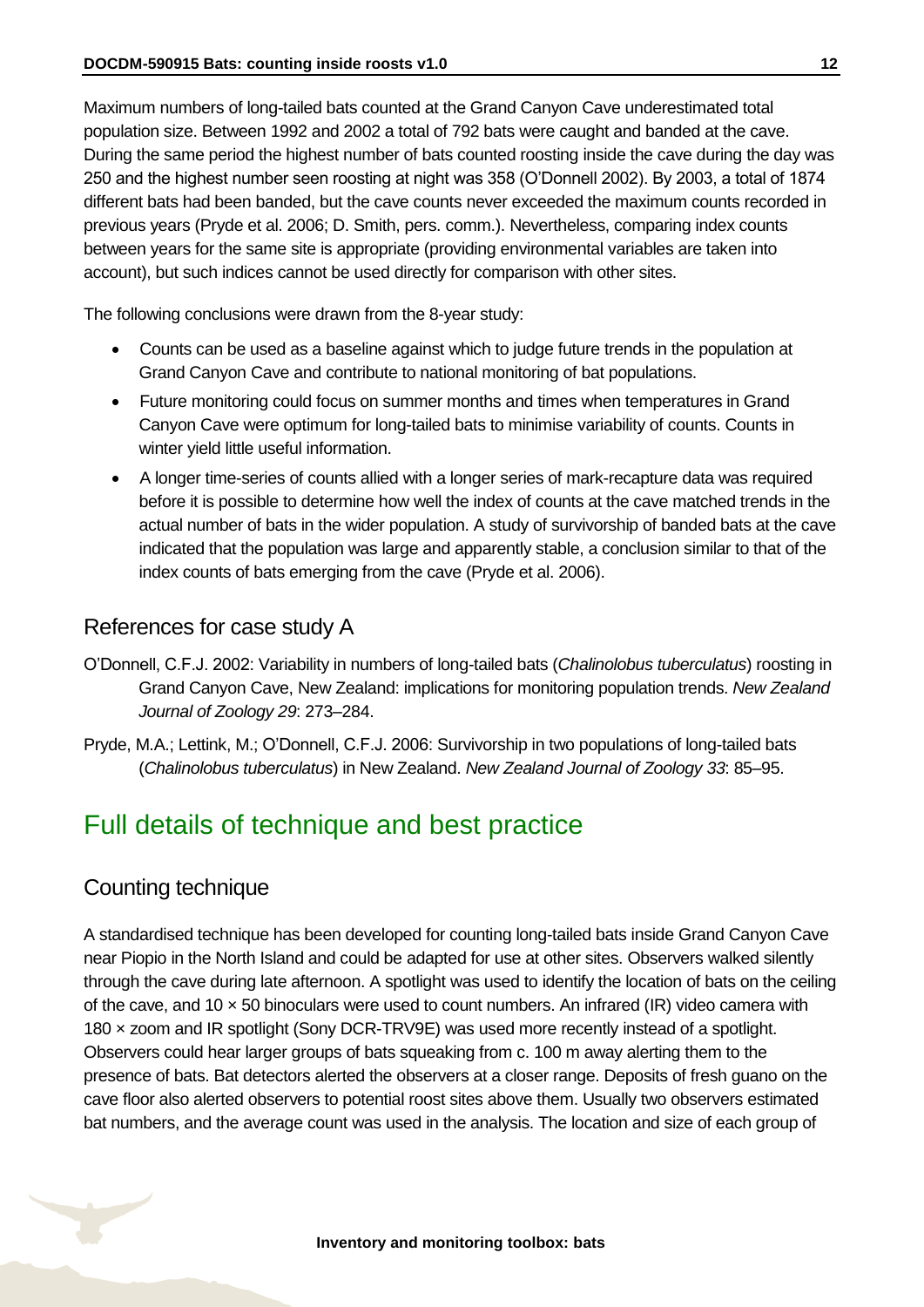bats was mapped, and the distance of the group into the cave from the north entrance was measured in metres.

## Potential for disturbance to bats

Several studies have shown that sound and light disturbance can adversely affect energy expenditure in bats, especially during winter (e.g. Thomas 1995). Therefore, noise and lights must be kept to a minimum to reduce disturbance and to prevent the bats exiting the roost during the daytime. A pilot study at Grand Canyon Cave indicated that the spotlight did not disturb bats if it was extinguished within 5 minutes. As a rule observers shone the spotlight for 1–3 minutes. It is possible that long-tailed bats roosting in Grand Canyon may have become somewhat habituated to disturbance by both bat researchers and people visiting the cave for recreation. Caution should be used at other bat colonies that may not be as tolerant of disturbance.

#### Health and safety issues

DOC staff working on bats must ensure that they operate under approved health and safety hazard plans and should consult the standard operating procedure (SOP) database available on the DOC Intranet to check for appropriate procedures (e.g. working in confined spaces, roped tree-climbing, working at heights). Additionally, DOC staff must check local (area office) procedures relevant to hazard management. See the section 'Health and safety' in the 'DOC best practice manual of conservation techniques for bats' (docdm-131465) for further details. Some Australian bat workers (Armstrong & Higgs 2002) have formulated useful risk management protocols for working in confined spaces which may be worth reading.

#### Best practice for minimising disturbance to bats inside roosts

- General disturbance must be minimised outside roost site.
- Bat workers must be as silent as possible inside the roost, and counts must be conducted as quickly as possible.
- Illumination must only be used if really necessary, and standard lights must be extinguished within 5 minutes.
- Red filters on lights, or infrared light cameras should be used whenever possible.

#### Best practice for optimising survey success at Grand Canyon Cave

- Undertake monthly counts from October to December when maximum counts are recorded, and avoid counts during winter months when activity in the cave is limited.
- Count bats only during conditions suitable for the occurrence of large groups of bats (> 50 bats; cave temperature 10–13°C).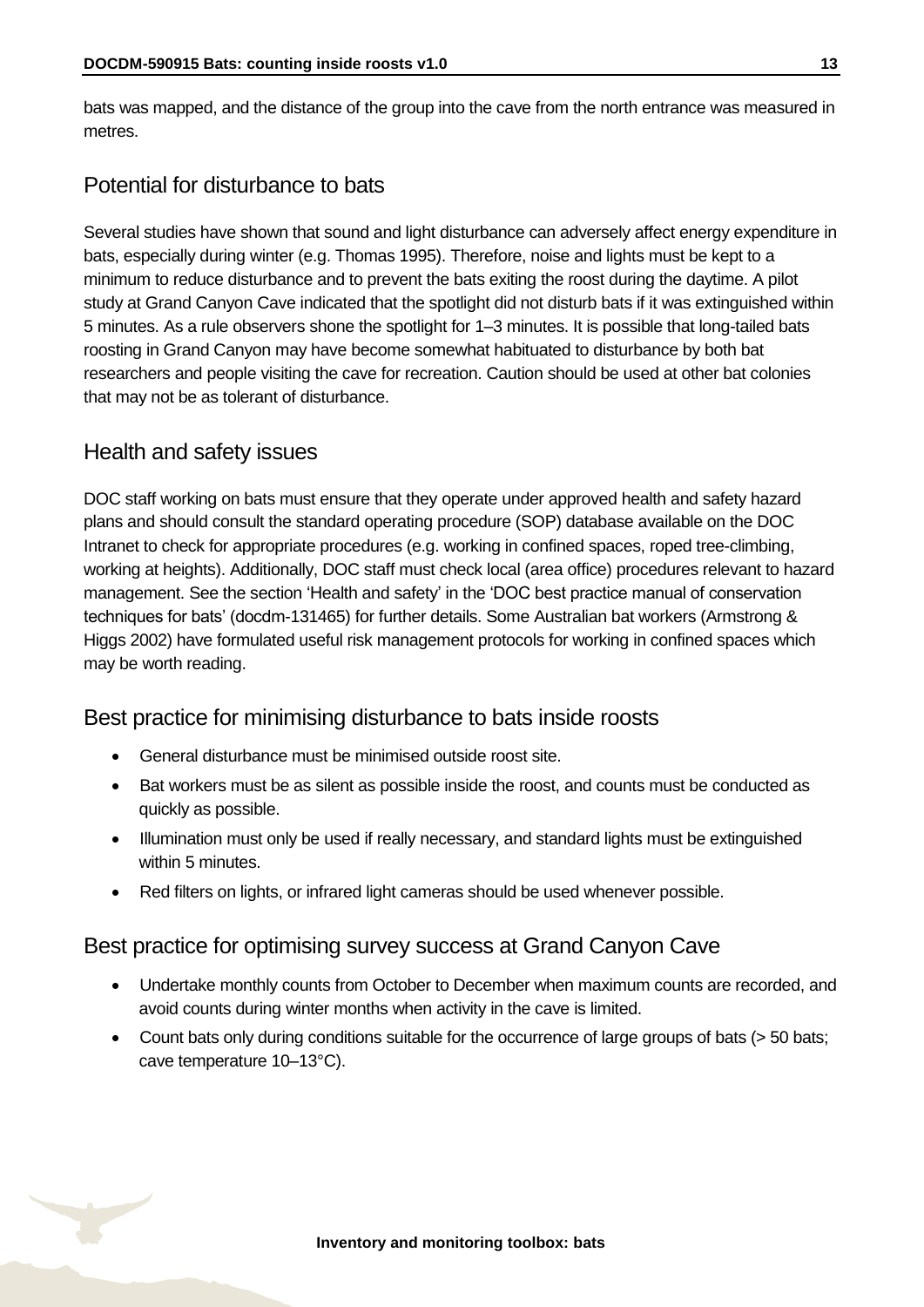# <span id="page-13-0"></span>References and further reading

- Armstrong, K.; Higgs, P. 2002: Draft protocol for working safely in confined spaces. *The Australasian Bat Society Newsletter 20*: 20–28.
- McCracken, G.K. 2003: Estimates of population sizes in summer colonies of Brazilian free-tailed bats (*Tadarida brasiliensis*). In O'Shea, T.J.; Bogan, M.A. (Eds): Monitoring trends in bat populations of the United States and territories: problems and prospects. U.S. Geological Survey, Biological Resources Discipline, Information and Technology Report, USGS/BRD/ITR 2003–0003.
- O'Donnell, C.F.J. 2002: Variability in numbers of long-tailed bats (*Chalinolobus tuberculatus*) roosting in Grand Canyon Cave, New Zealand: implications for monitoring population trends. *New Zealand Journal of Zoology 29*: 273–284.
- Pryde, M.A.; Lettink, M.; O'Donnell, C.F.J. 2006: Survivorship in two populations of long-tailed bats (*Chalinolobus tuberculatus*) in New Zealand. *New Zealand Journal of Zoology 33*: 85–95.
- Pryde, M.A.; O'Donnell, C.F.J.; Barker, R.J. 2005: Factors influencing survival and long-term population viability of New Zealand long-tailed bats (*Chalinolobus tuberculatus*): implications for conservation. *Biological Conservation 126*: 175–185.
- Thomas, D.W. 1995: Hibernating bats are sensitive to nontactile human disturbance. *Journal of Mammalogy 76*: 940–946.
- Thomas, D.W.; LaVal, R.K. 1988: Survey and census methods. In Kunz, T.H. (Ed.): Ecological and behavioral methods for the study of bats. Smithsonian Institution Press, Washington, DC.
- Walsh, A.; Catto, C.; Hutson, A.M.; Racey, P.A.; Richardson, P.; Langton, S. 2001: The UK's National Bat Monitoring Programme. Department of Environment, Transport and the Regions Contract Report No. CR018. The Bat Conservation Trust, London.